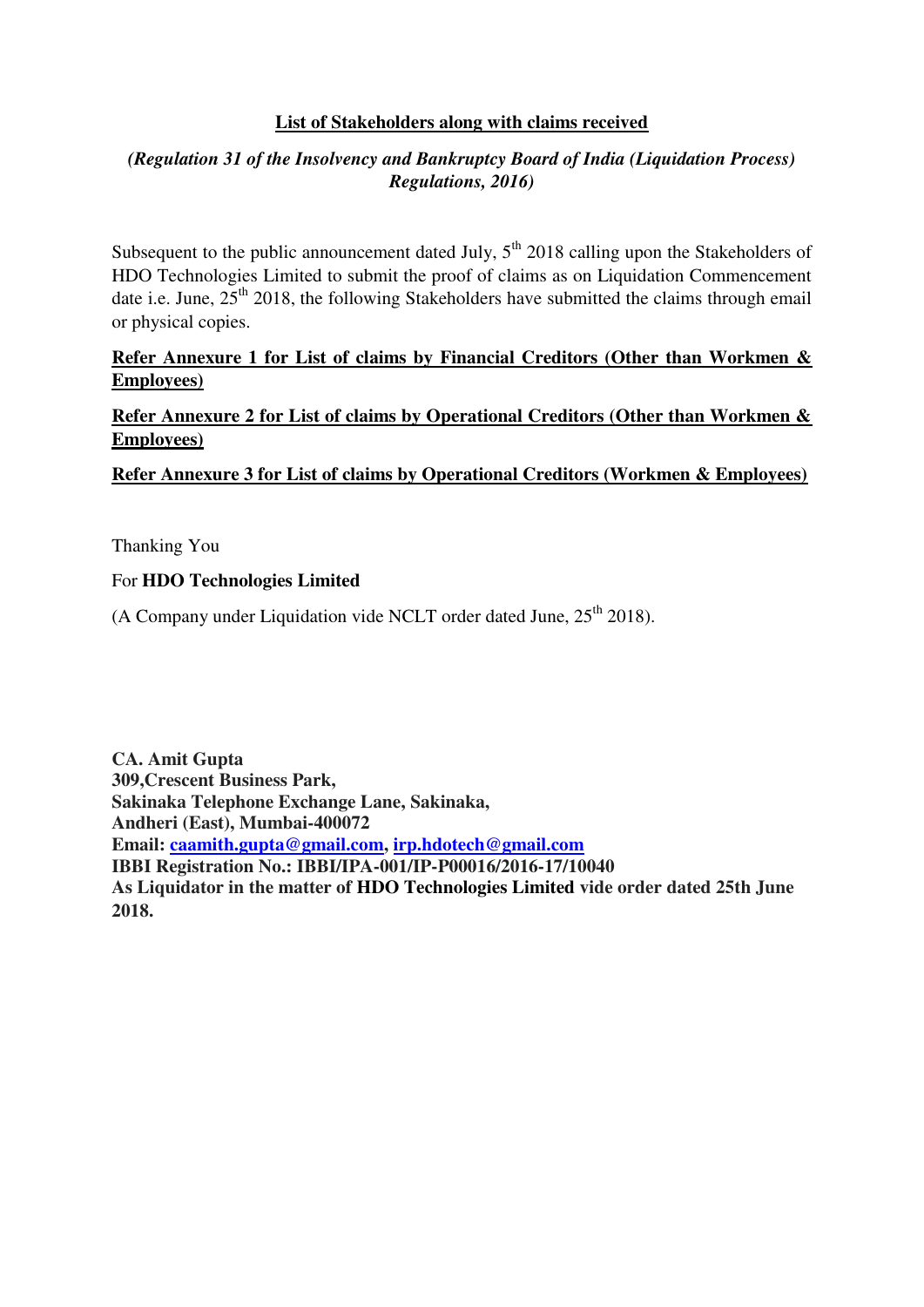# Annexure 1 – List of Financial Creditors (as on  $25^{th}$  June, 2018 i.e. Liquidation Commencement Date)

| Sr. No. | Name of the<br><b>Stakeholder</b> | <b>Nature of</b><br><b>Stakeholder</b> | <b>Amount Claimed</b><br>(In Lakhs) | Amount<br><b>Admitted</b> (In<br>Lakhs) |
|---------|-----------------------------------|----------------------------------------|-------------------------------------|-----------------------------------------|
|         | Bank of India                     | Secured                                | 19878                               | 19878                                   |
|         |                                   | Creditor                               |                                     |                                         |
| 2.      | Andhra Bank                       | Secured                                | 8127.37                             | 8127.37                                 |
|         |                                   | Creditor                               |                                     |                                         |
| 3.      | Exim Bank                         | Unsecured                              | 2774.08                             | 2774.08                                 |
|         |                                   | Creditor                               |                                     |                                         |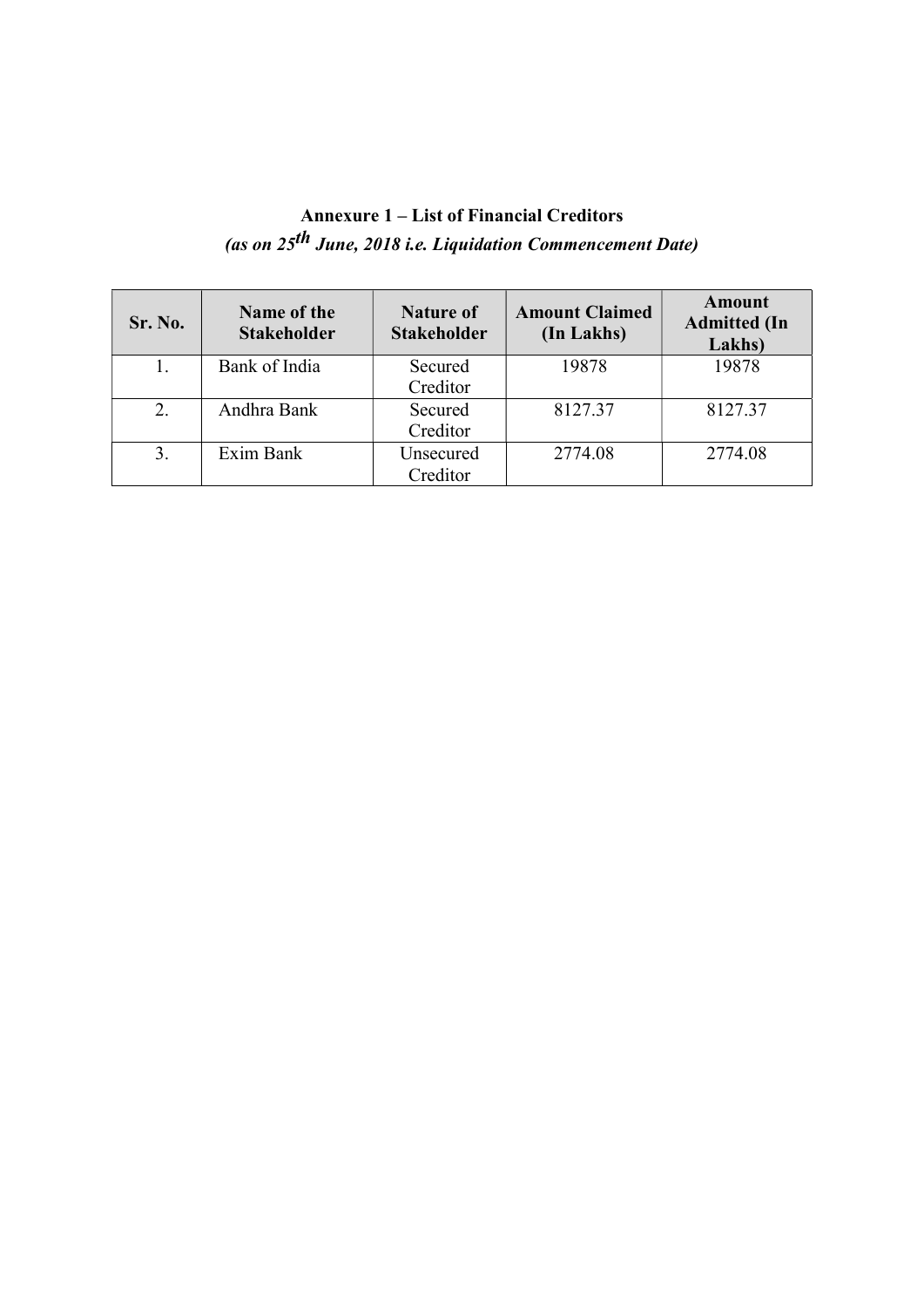### Annexure 2 – List of Operational Creditors (other than Workmen and Employees) (as on 25th June, 2018 i.e. Liquidation Commencement Date)

| Sr. No. | Name of the<br><b>Stakeholder</b>                      | <b>Nature of</b><br>Stakeholder | <b>Amount</b><br><b>Claimed</b><br>(in Lakhs) | Amount<br><b>Admitted</b><br>(in Lakhs) |
|---------|--------------------------------------------------------|---------------------------------|-----------------------------------------------|-----------------------------------------|
| 1.      | Carriers<br>Eastern<br>South<br>Private Limited        | Unsecured Creditor              | 19.61                                         | 19.61                                   |
| 2.      | Roadways<br>Crescent<br>Private Limited                | <b>Unsecured Creditor</b>       | 19.00                                         | 19.00                                   |
| 3.      | Darcl Logistics Limited                                | Unsecured Creditor              | 32.35                                         | 17.81                                   |
| 4.      | Subramanya Law<br>Company                              | Unsecured Creditor              | 2.07                                          | 2.07                                    |
| 5.      | Sales Tax Department<br>Gujarat                        | Unsecured Creditor              | 301.05                                        | 301.05                                  |
| 6.      | Income tax department                                  | <b>Unsecured Creditor</b>       | 127.44                                        | 127.44                                  |
| $7$ .   | Central GST and C.X.<br>Division II Ahmedabad<br>South | <b>Unsecured Creditor</b>       | 73.33                                         | 73.33                                   |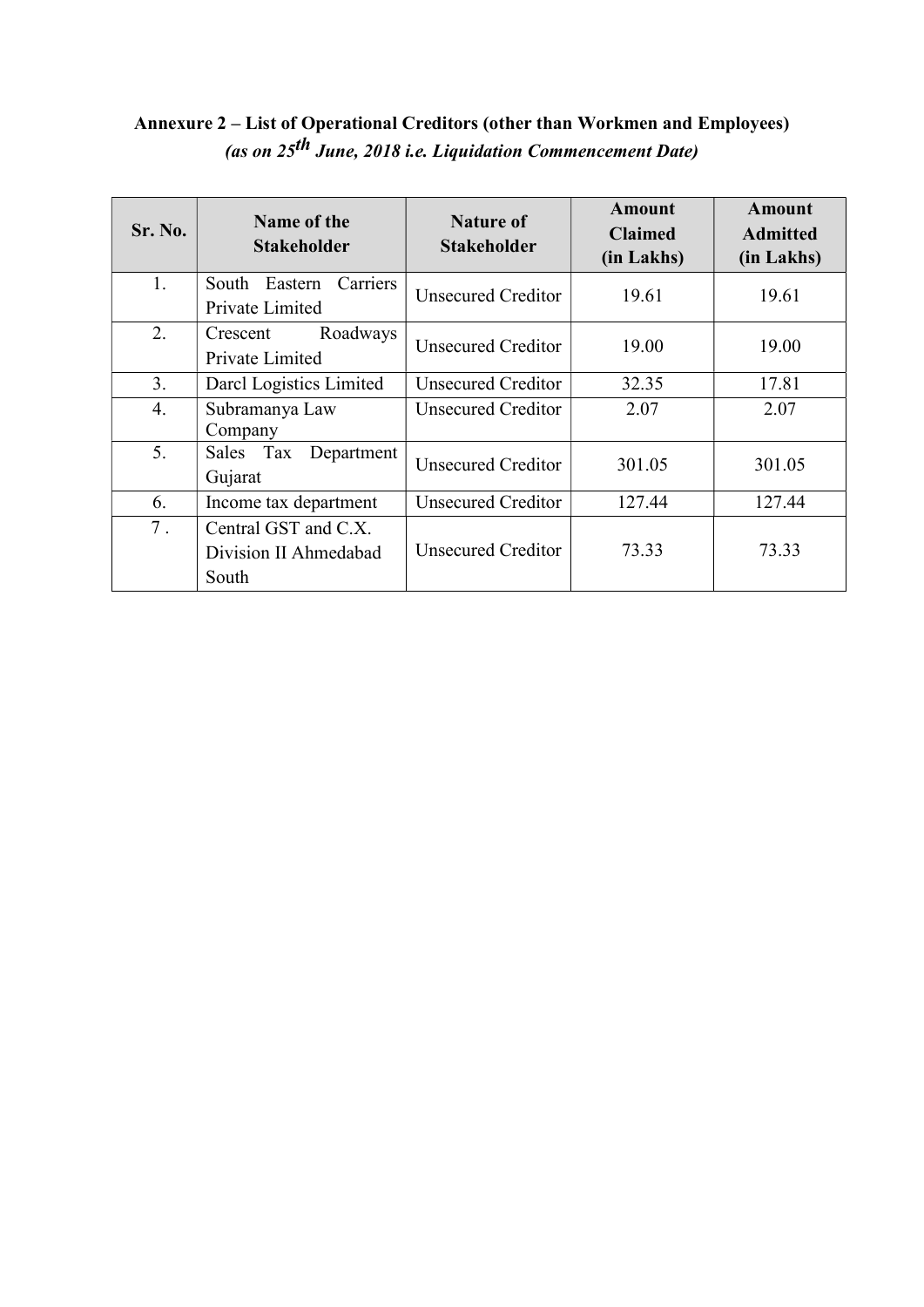#### Annexure 3 – List of claims by Operational Creditors (Workmen & Employees)

## (as on 25th June, 2018 i.e. Liquidation Commencement Date)

| Sr.            |              | Emp.  |                     |                      | Payable       |
|----------------|--------------|-------|---------------------|----------------------|---------------|
| No             | <b>Month</b> | Code  | <b>Emp. Name</b>    | <b>Designation</b>   | <b>Amount</b> |
| $\mathbf{1}$   | $Jul-12$     | 10620 | Gaurav R Patel      | Assistant            |               |
|                |              |       |                     | (Stores)             | 2805.00       |
| $\overline{2}$ | Aug- $12$    | 10514 | Ritesh Jain         | Asst. Engr. (I.      |               |
|                |              |       |                     | T.                   | 10003.00      |
| 3              | $Sep-12$     | 10647 | Rohit B Sadariya    | Sr. Engineer         |               |
|                |              |       |                     | (QC)                 | 12171.00      |
| $\overline{4}$ | $Oct-12$     | 10608 | Chandra Shekhar J   | Asst. Engineer       |               |
|                |              |       |                     | (QC)                 | 4039.00       |
| 5              | $Mar-13$     | 10668 | Sandeep Tiwari      | G. E. T.             | 2343.00       |
| 6              | $Mar-13$     | 10616 | Bhavin K Sali       | Jr. Engineer -       |               |
|                |              |       |                     | Maint.               | 2406.00       |
| 7              | Apr-13       | 10460 | Prakash B Patel     | Sr. Engineer         |               |
|                |              |       |                     | (Q, C.)              | 44012.00      |
| 8              | $May-13$     | 10566 | Keshavlal V Panchal | Jr. Engineer         | 5117.00       |
| 9              | $Jun-13$     | 10670 | <b>LVS RAO</b>      | <b>VP</b>            | 19518.00      |
| 10             | $Jul-13$     | 10482 | Pankaj V Patel      | Engineer             | 59.00         |
| 11             | $Jul-13$     | 10640 | Pankaj Parihar      | Sr Engr-NDT          | 16772.00      |
| 12             | Aug- $13$    | 10331 | Pritesh P Patel     | Jr. Engineer         | 15001.00      |
| 13             | $Sep-13$     | 10479 | Mayur Chauhan       | Jr Engineer          | 4225.00       |
| 14             | $Dec-13$     | 10674 | Mehul B Panchal     | Sr Engineer          | 3452.00       |
| 15             | $Jan-14$     | 10575 | Mohsin Pathan       | Jr. Engineer         | 3328.00       |
| 16             | Feb-14       | 10578 | Kiran Parmar        | <b>Asst Stores</b>   | 693.00        |
| 17             | $Mar-14$     | 10495 | Jatin K Patel       | Safety Eng           | 10116.00      |
| 18             | Apr-14       | 10230 | Manmohan Sharma     |                      | 3314.00       |
| 19             | Apr-14       | 10476 | Vasant N Patel      | Sr Manager           | 48739.00      |
| 20             | Jun-14       | 10282 | Mahesh R Panchal    | Engineer             | 8993.00       |
| 21             | $Jun-14$     | 10625 | Balbhadra Kikani    | Engineer             | 8874.00       |
| 22             | $Jul-14$     | 10676 | Jigar Patel         | Sr. Officer          | 10254.00      |
| 23             | Aug- $14$    | 10251 | <b>Hiten Dave</b>   | <b>Asst Manager</b>  | 6931.00       |
| 24             | Aug- $14$    | 10502 | Dipesh Makwana      | Jr Engineer          | 6748.00       |
| 25             | Aug- $14$    | 10334 | Tulsidas Vasava     | <b>Asst Engineer</b> | 15420.00      |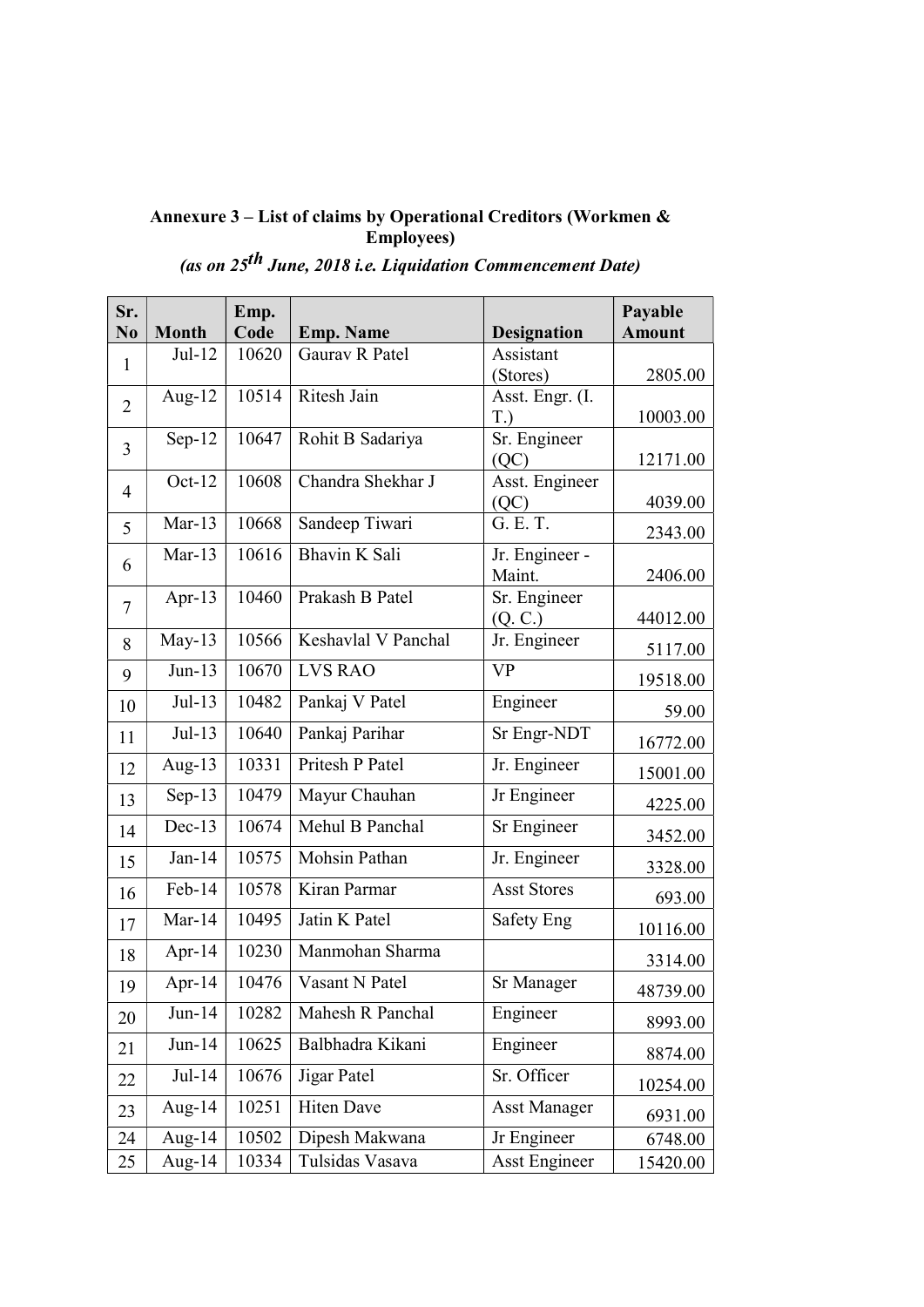| Sr. |           | Emp.  |                       |                      | Payable  |
|-----|-----------|-------|-----------------------|----------------------|----------|
| No  | Month     | Code  | Emp. Name             | Designation          | Amount   |
| 26  | Aug- $14$ | 10681 | Praful Chaudhry       | Engineer             | 5848.00  |
| 27  | $Sep-14$  | 10693 | Chandramani Singh     | Dy. Manager          | 55564.00 |
| 28  | $Sep-14$  | 10579 | Ruchit D Patel        | Engineer             | 11477.00 |
| 29  | Oct- $14$ | 10645 | Sandeep Kumar Verma   | Asst. Engineer       | 16299.00 |
| 30  | $Oct-14$  | 10688 | Mukesh M Koshti       | Asst.Manager         | 27436.00 |
| 31  | $Oct-14$  | 10409 | Shyam Shah            | Asst. Manager        | 94931.00 |
| 32  | $Oct-14$  | 10597 | Gaurang R Patel       | Engineer             | 38706.00 |
| 33  | $Oct-14$  | 10539 | Nilesh H Patel        | <b>Asst Manager</b>  | 35024.00 |
| 34  | $Nov-14$  | 10581 | Chandrasekhar Pakal   | Helper               | 4592.00  |
| 35  | $Oct-14$  | 10160 | <b>Arvind S Patel</b> | Dy.Manager           | 31117.00 |
| 36  | $Nov-14$  | 10685 | Nishant Bhatt         | Sr Engineer          | 12585.00 |
| 37  | $Nov-14$  | 10257 | K R Krishnam Raju     | <b>Head Factory</b>  | 71995.00 |
| 38  | Dec-14    | 10633 | Chirag D Patel        | <b>Asst Enginer</b>  | 7138.00  |
| 39  | $Dec-14$  | 10650 | Shaktisinh Parmar     | <b>Asst Enginer</b>  | 3799.00  |
| 40  | $Dec-14$  | 10690 | Sandeep S Sharma      | Officer              | 9179.00  |
| 41  | $Dec-14$  | 10691 | <b>Shetal Patel</b>   | Sr Engineer          | 15586.00 |
| 42  | Dec-14    | 10621 | Kiran Bhangale        | Jr. Asst             | 2481.00  |
| 43  | $Jan-15$  | 10634 | Rahul G Modi          | Asst. Engineer       | 14724.00 |
| 44  | $Jan-15$  | 10657 | Raju V Bhut           | Jr. Engineer         | 11854.00 |
| 45  | $Jan-15$  | 10652 | Shiv Solanki          | Jr. Engineer         | 4573.00  |
| 46  | $Jan-15$  | 10434 | Samir M Menat         | Jr. Engineer         | 3872.00  |
| 47  | $Jan-15$  | 10682 | Bharat D Sharma       | Manager              | 16541.00 |
| 48  | $Feb-15$  | 10678 | Deepak Chaturvedi     | Manager              | 34994.00 |
| 49  | $Feb-15$  | 10615 | Dipesh Mishra         | Jr Engineer          | 6280.00  |
| 50  | Mar- $15$ | 10330 | Jinendra P Bhavsar    | <b>Asst Engineer</b> | 4919.00  |
| 51  | Apr- $15$ | 10701 | Nirav A Patel         | Engineer             | 4856.00  |
| 52  | Apr- $15$ | 10382 | Brijesh K Suthar      | Engineer             | 12482.00 |
| 53  | Apr- $15$ | 3381  | Ashish P Shah         | Engineer             | 7751.00  |
|     | May-      | 3512  | M Siddique            | Asst Engineer        |          |
| 54  | 15        |       |                       |                      | 4238.00  |
| 55  | May-      | 10574 | Mayur Patel           | Sr. Cad              |          |
|     | 15        |       |                       | Designer             | 7513.00  |
| 56  | May-      | 10694 | Pankaj Mandaliya      | Manager              |          |
|     | 15        |       |                       |                      | 14017.00 |
| 57  | May-      | 10043 | Mahendra M Patel      | Jr. Officer          | 11214.00 |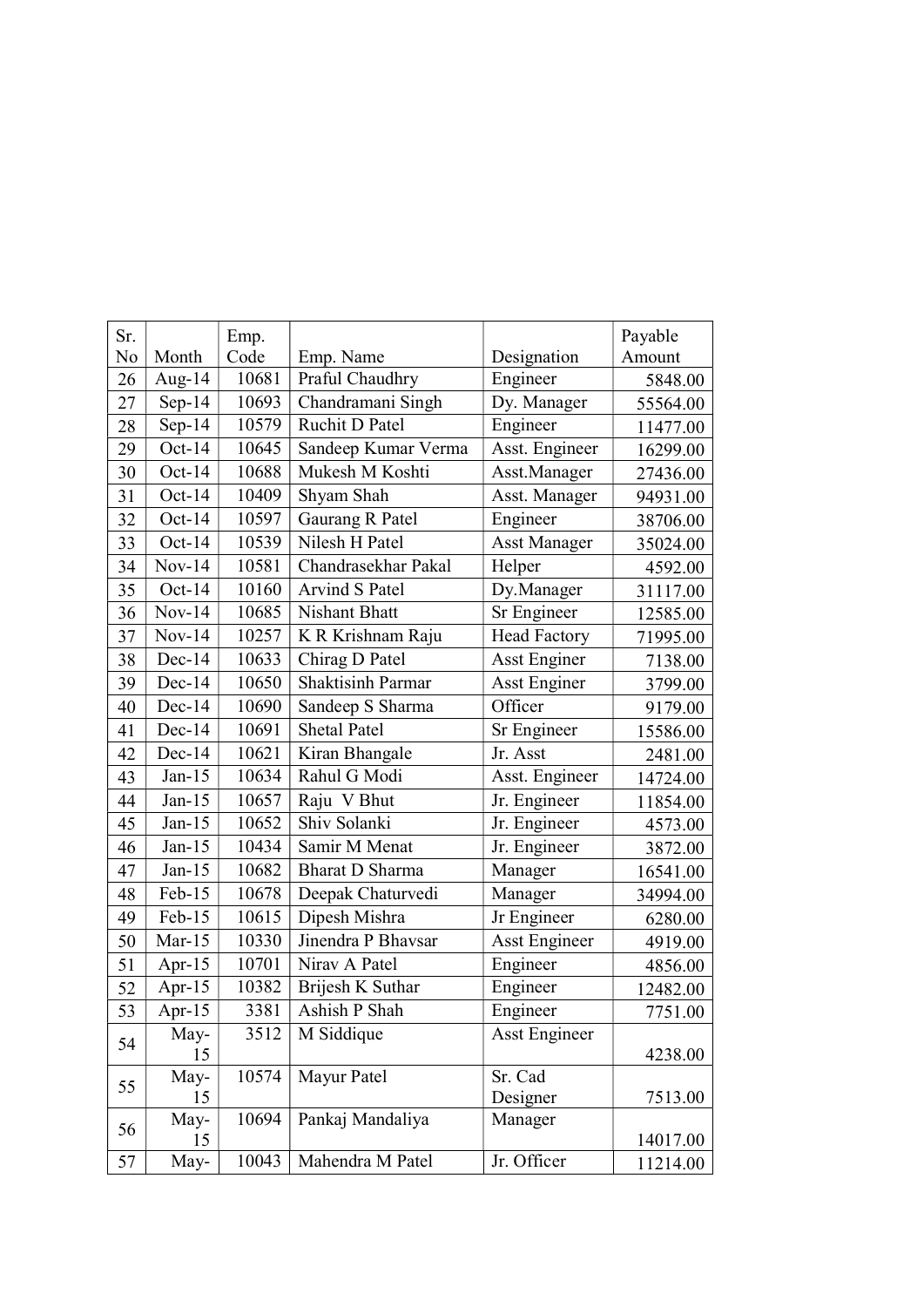|    | 15        |       |                  |              |          |
|----|-----------|-------|------------------|--------------|----------|
| 58 | May-      | 10005 | U K Chaudhri     | Manager      |          |
|    | 15        |       |                  |              | 28829.00 |
| 59 | $Jun-15$  | 10649 | Vikram Makwana   | Jr Engineer  | 7681.00  |
| 60 | $Jun-15$  | 10692 | Amit N Thakkar   | Officer      | 3536.00  |
| 61 | $Jun-15$  | 10715 | Anuj Kumar       | Officer      | 6064.00  |
| 62 | $Jun-15$  | 10705 | Umang R Shah     | Engineer     | 4679.00  |
| 63 | $Jul-15$  | 10361 | Ronak R Korashma | Engineer     | 13853.00 |
| 64 | $Jul-15$  | 10425 | R. Jeevanandham  | Manager      | 4135.00  |
| 65 | Aug- $15$ | 10520 | Ashit R Patel    | Jr. Engineer | 2341.00  |

| Sr. |           | Emp.  |                        |                         | Payable  |
|-----|-----------|-------|------------------------|-------------------------|----------|
| No  | Month     | Code  | Emp. Name              | Designation             | Amount   |
| 66  | Aug- $15$ | 2647  | Anand M Parmar         | <b>Asst Manager</b>     | 15056.00 |
| 67  | $Sep-15$  | 10516 | Japan M Shah           | Engineer                | 7278.00  |
| 68  | Oct- $15$ | 10070 | Kishore D Adhyaru      | Asstt                   | 7531.00  |
| 69  | Oct- $15$ | 10529 | Augustin S Shepherd    | Sr. Engineer            | 9923.00  |
| 70  | Oct- $15$ | 10463 | Atul M Patel           | Jr. Officer             | 3223.00  |
| 71  | Oct- $15$ | 10587 | Subhash koli           | Supervisor              | 4446.00  |
| 72  | $Nov-15$  | 10273 | D Srinivas             | <b>Asst Manager</b>     | 22748.00 |
| 73  | $Nov-15$  | 10641 | Ramesh G Panchal       | Asst                    | 5358.00  |
| 74  | $Dec-15$  | 10510 | Vikram J Rathod        | Asst                    | 7662.00  |
| 75  | $Feb-16$  | 10179 | Hardik B Thakar        | Sr Engineer             | 8412.00  |
| 76  | Feb-16    | 10494 | <b>Bhavesh R Patel</b> | Tech                    | 2407.00  |
| 77  | Mar- $16$ | 10718 | Vinit M Patel          | <b>Asst Engineer</b>    | 4688.00  |
| 78  | Mar- $16$ | 10343 | Nikhil R Panchal       | Sr. Engineer            | 2410.00  |
| 79  | $Jun-16$  | 10679 | Mahesh J Panchal       | Asst                    | 4041.00  |
| 80  | $Jul-16$  | 10346 | Rimple C Shah          | <b>Asst Manager</b>     | 28551.00 |
| 81  | $Jul-16$  | 10294 | Shailesh A patel       | Sr. Manager             | 24884.00 |
| 82  | Aug-16    | 10717 | Kalpesh V Sangani      | <b>Asst Engineer</b>    | 8974.00  |
| 83  | Sep- $16$ | 10601 | Monik Chauhan          | Jr. Engineer            | 13122.00 |
| 84  | $Jan-17$  | 10689 | Laxminarayan           | Sr manager              |          |
|     |           |       | Mahapatra              |                         | 11000.00 |
| 85  | $Mar-12$  | 2877  | Hardik Patel           | <b>Asstt Engr</b>       | 13101    |
| 86  | Apr- $12$ | 3567  | Chetan Prajapati       | <b>Sr CAD</b>           |          |
|     |           |       |                        | Designer                | 2303     |
| 87  | Sep-12    | 3488  | <b>Arvind Duggar</b>   | Dy Mgr                  | 22804    |
| 88  | $Sep-12$  | 3330  | Dinesh Dabhi           | <b>Asstt Engr-Ele</b>   | 10797    |
| 89  | $Sep-12$  | 2230  | V A Mehta              | <b>Sr DGM</b>           | 47622    |
| 90  | $Oct-12$  | 2966  | G Gayatri              | Corp. HSE<br><b>MGR</b> | 55296    |
| 91  | Oct-12    | 3130  | K Balasubramanian      | <b>AGM</b>              | 63588    |
| 92  | $Oct-12$  | 3336  | Harshil Patel          | CAD                     | 9153     |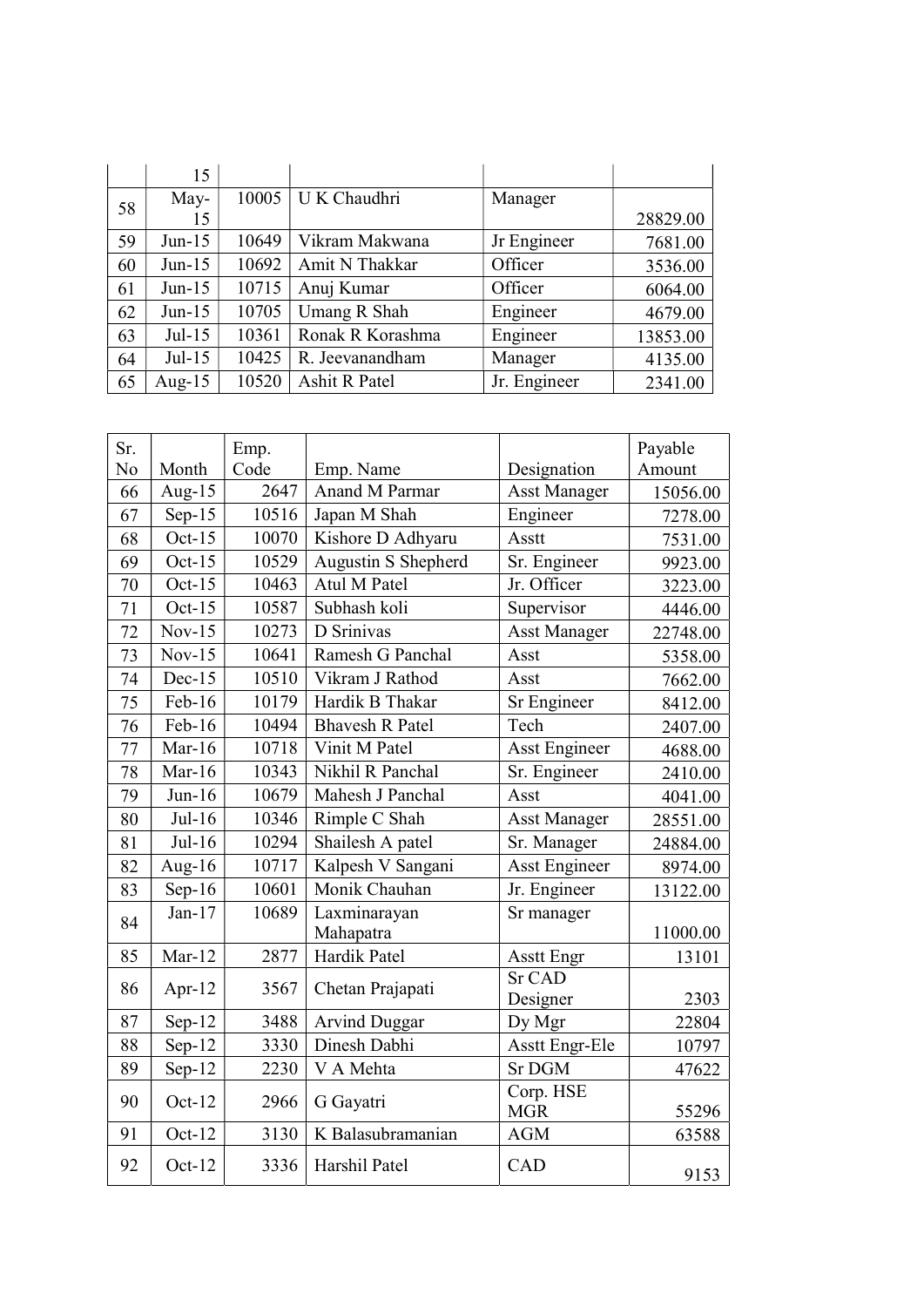|     |          |      |                     | Designer-             |        |
|-----|----------|------|---------------------|-----------------------|--------|
|     |          |      |                     | Piping                |        |
|     |          |      |                     | <b>CAD</b>            |        |
| 93  | $Oct-12$ | 3352 | Bhumen Sakarwala    | Designer-             |        |
|     |          |      |                     | Piping                | 10779  |
| 94  | $Oct-12$ | 3449 | R Manivannan        | <b>Assistant Engr</b> | 12379  |
|     |          |      |                     | Senior                |        |
| 95  | $Oct-12$ | 3467 | V Sachin            | Engineer-             |        |
|     |          |      |                     | Piping                | 31759  |
| 96  | $Nov-12$ | 3380 | <b>B</b> Suresh     | Sr Engr-Mech          | 24894  |
| 97  | $Nov-12$ | 3526 | Veerasamy Sabapathy | Asstt Mgr             | 21396  |
| 98  | $Jan-13$ | 2574 | Ashish Navalia      | Deputy                |        |
|     |          |      |                     | Manager               | 43645  |
| 99  | $Jan-13$ | 2578 | <b>Saket Bhatt</b>  | $Sr$ G M              | 128797 |
| 100 | $Jan-13$ | 3647 | S Ganesan           | Sr Manager            | 107187 |

| Sr.          |           | Emp.  |                        |                      | Payable    |
|--------------|-----------|-------|------------------------|----------------------|------------|
| No           | Month     | Code  | Emp. Name              | Designation          | Amount     |
| 101          | $Jan-13$  | 2653  | Amrish Rami            | CAD Designer         | 41525      |
| 102          | Feb-13    | 2600  | <b>Bharat P Patel</b>  | <b>SR MGR</b>        | 30482      |
| 103          | $Feb-13$  | 3314  | Prashant Rathod        | Engineer             | 45635      |
| 104          | $Mar-13$  | 2688  | Chirag Sutar           | <b>CAD</b> Designer  | 8560       |
| 105          | May-13    | 2592  | Hitesh Modi            | Sr Manager           | 65309      |
| 106          | $May-13$  | 2635  | Hiren P Mistry         | <b>CAD</b> Designer  | 2038       |
|              |           | 2689  | Mahmadsabir Y Momin    | Sr CAD               |            |
| 107          | May- $13$ |       |                        | Designer-Mech        | 5514       |
| 108          | $Jun-13$  | 3614  | Ravi Patel             | Engineer             | 389        |
| 109          | $Jul-13$  | 2967  | <b>Ankur Patel</b>     | Sr Engr-Plang        | 21935      |
| 110          | $Jul-13$  | 2230  | V A Mehta              | Retainer             | 53784      |
| 111          | Apr-14    | 2799  | Arpit Bhargav          | Sr Manager           | 157225     |
| 112          | Apr- $14$ | 2733  | PD Koranne             | <b>Asst Manager</b>  | 58929      |
| 113          | $Jul-14$  | 2780  | Dashrath Prajapati     | <b>Asst Engineer</b> | 57472      |
| 114          | Sep- $14$ | 2907  | Viral Patel            | <b>Asst Engineer</b> | 39212      |
| 115          | $Oct-14$  | 2633  | Yogesh Mishtry         | Sr. Cad Designer     | 13338      |
| 116          | Oct-14    | 2930  | Amit S Dabhi           | Cad Designer         | 13242      |
| 117          | $Dec-14$  | 2735  | Jashwant R Prajapati   | Engineer             | 5124       |
| 118          | $Jan-15$  | 3632  | <b>Bhawesh D Patel</b> | Engineer             | 34113      |
| 119          | Feb-15    | 2859  | Nirav Gajjar           | Engineer             | 6751       |
|              |           |       |                        |                      | 2397827.00 |
| $\mathbf{1}$ | Apr- $17$ | 10226 | <b>TENALI SESHARAO</b> | Manager-HR&<br>Admin | 89,388     |